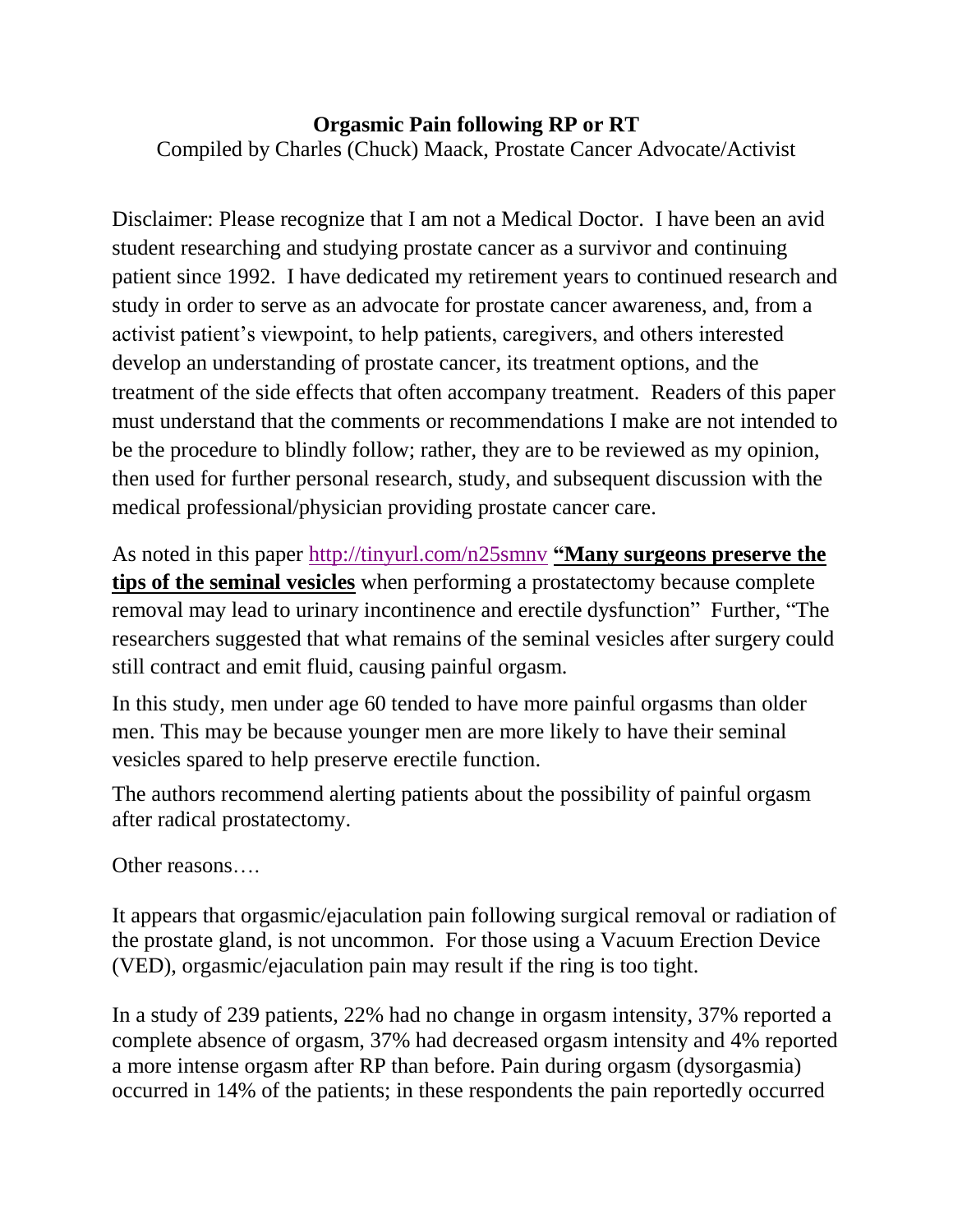always (with every orgasm) in 33%, frequently in 13%, occasionally in 35%, and rarely in 19%. Most patients (55%) had orgasm-associated pain for <1 min.

In a questionnaire-based study conducted by one of the top specialists in Male Sexual & Reproductive Medicine, Dr. John Mulhall, 380 men who underwent RP were questioned regarding postoperative orgasm quality and the presence of pain with orgasm (dysorgasmia), 22% of men had some degree of orgasmic pain interfering with sexual relations.

The alpha-blocking medication tamsulosin (Flomax) is known to provide orgasmic/ejaculation relief for many.

### From: **<http://tinyurl.com/yj2wl6z>**

#### **The Utility of Tamsulosin in the Management of Orgasm-Associated Pain: A Pilot Analysis**

#### **Jennifer Barnas[a](http://www.sciencedirect.com/science?_ob=ArticleURL&_udi=B6X10-4DT2HGH-1&_user=10&_coverDate=03%2F31%2F2005&_rdoc=1&_fmt=high&_orig=search&_sort=d&_docanchor=&view=c&_searchStrId=1236217719&_rerunOrigin=google&_acct=C000050221&_version=1&_urlVersion=0&_userid=10&md5=06cbbf7ec3b27c8567bbf38f90d3c78a#aff1) , Marilyn Parker[b](http://www.sciencedirect.com/science?_ob=ArticleURL&_udi=B6X10-4DT2HGH-1&_user=10&_coverDate=03%2F31%2F2005&_rdoc=1&_fmt=high&_orig=search&_sort=d&_docanchor=&view=c&_searchStrId=1236217719&_rerunOrigin=google&_acct=C000050221&_version=1&_urlVersion=0&_userid=10&md5=06cbbf7ec3b27c8567bbf38f90d3c78a#aff2) , Patricia Guhring[a](http://www.sciencedirect.com/science?_ob=ArticleURL&_udi=B6X10-4DT2HGH-1&_user=10&_coverDate=03%2F31%2F2005&_rdoc=1&_fmt=high&_orig=search&_sort=d&_docanchor=&view=c&_searchStrId=1236217719&_rerunOrigin=google&_acct=C000050221&_version=1&_urlVersion=0&_userid=10&md5=06cbbf7ec3b27c8567bbf38f90d3c78a#aff1) and John P. Mulhall[a,](http://www.sciencedirect.com/science?_ob=ArticleURL&_udi=B6X10-4DT2HGH-1&_user=10&_coverDate=03%2F31%2F2005&_rdoc=1&_fmt=high&_orig=search&_sort=d&_docanchor=&view=c&_searchStrId=1236217719&_rerunOrigin=google&_acct=C000050221&_version=1&_urlVersion=0&_userid=10&md5=06cbbf7ec3b27c8567bbf38f90d3c78a#aff1)**

<sup>a</sup>Department of Urology, Weill Medical College of Cornell University, New York Presbyterian Hospital, 525 E 68th Street, Starr 900, NY 10021, USA <sup>b</sup>Department of Urology, Loyola University Medical Center, Stritch School of Medicine, Maywo

Accepted 26 October 2004.

Available online 14 November 2004.

## **Abstract**

#### **Introduction:**

Orgasmic pain is an infrequently reported but distressing problem for the patients who experience it. No consensus exists as to its etiology however bladder neck/pelvic floor spasm may play a role. This analysis was conducted to assess the effect of the alpha-blocking medication, tamsulosin on post-orgasmic pain.

#### **Methods:**

In a prospective, non-placebo controlled study, patients with orgasmic pain were interviewed and administered tamsulosin 0.4 mg po qhs for at least 4 weeks. Outcome measures included libido, pain and continence and these were evaluated using the International Index of Erectile Function (IIEF), a visual analog scale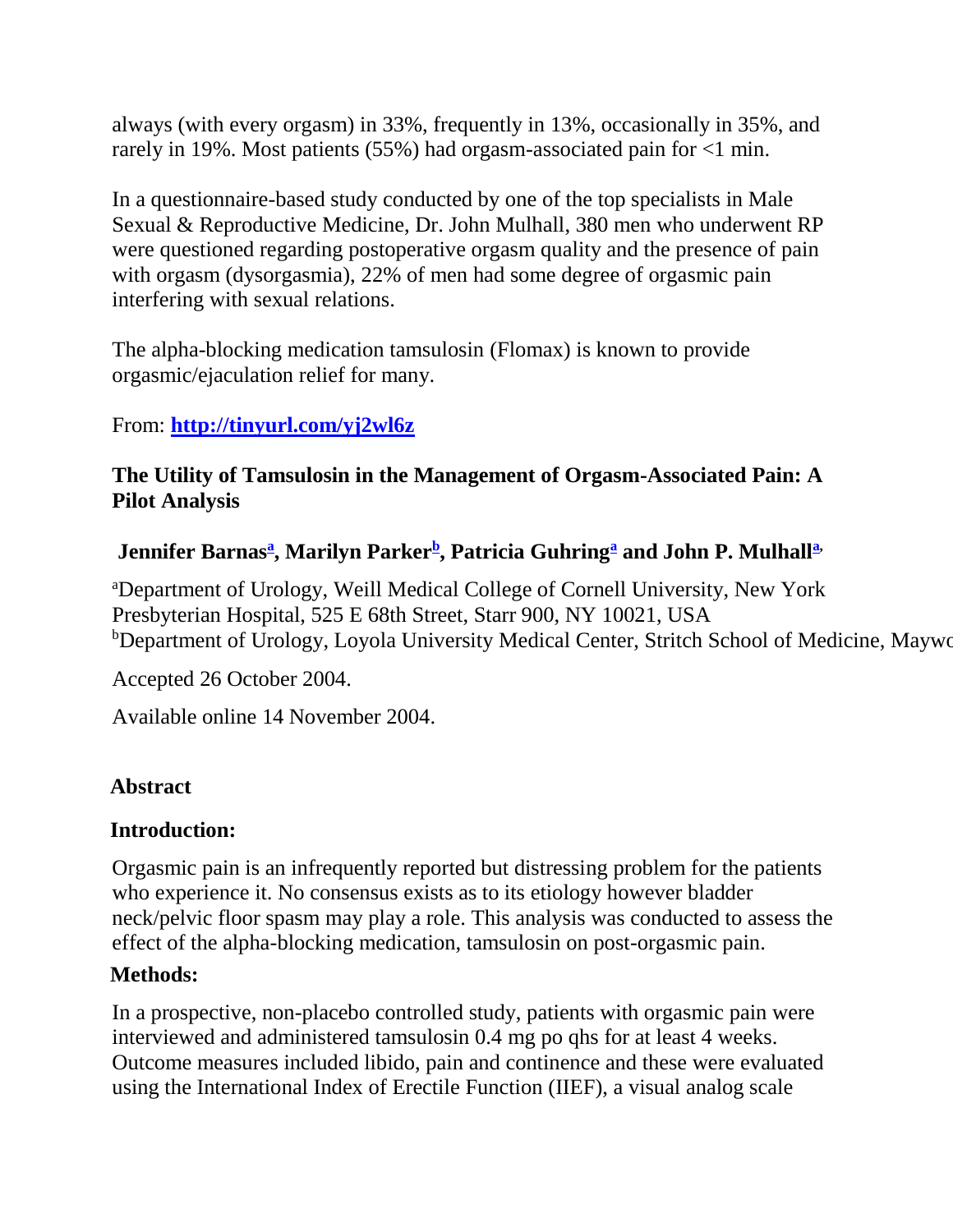(VAS) for pain and an incontinence scale respectively pre and post treatment. Patients were separated into groups based on etiology of the problem (radical prostatectomy, radiation therapy, and other) for statistical analysis.

### **Results:**

98 patients were enrolled. Pain was located predominantly in the penis (72%), with other sites including testis, rectum and abdomen. Most patients (52%) experienced pain for less than 5 minutes post-orgasm. 76/98 (77%) patients reported significant improvement in pain  $(\geq 2$  points on pain VAS) and 12/98 (12%) noted complete resolution of their pain. The VAS for pain reflected a statistically significant decrease in pain for all groups in response to tamsulosin treatment. The entire group had a decrease of 2.7 points between pre and post-treatment phases. The IIEF libido domain increased significantly (mean of 2.4 points) for all treatment groups.

#### **Conclusion:**

Tamsulosin decreases orgasmic pain intensity in patients with orgasmic pain. These data support the hypothesis that orgasmic pain is related to bladder neck and/or pelvic floor muscle spasm.

# From: **<http://tinyurl.com/ykur5xg>**

#### **Dysorgasmia**

The occurrence of postorgasm-associated pain, referred to as dysorgasmia, has received little attention in the literature. As a result, very little is known about its incidence in the general population. Although believed to be generally uncommon, there is evidence that men who have undergone a prostatectomy or pelvic radiation and young men suffering from chronic pelvic pain disorder experience high rates of dysorgasmia. Barnas and co-workers published data from a series of 239 patients who underwent radical prostatectomy and found that 33 (14%) complained of postorgasm-related pain.

In 1997, Goriunov and colleagues found that 188 (23%) of 818 men surveyed following treatment for benign prostatic hyperplasia (BPH) reported dysorgasmia. The etiology of this disorder is not well understood; however, Barnas and associates have recently argued that dysorgasmia may be associated with pelvic floor muscle or bladder neck spasm. These authors point out that no current electromyographic data are available to support this hypothesis, and that this